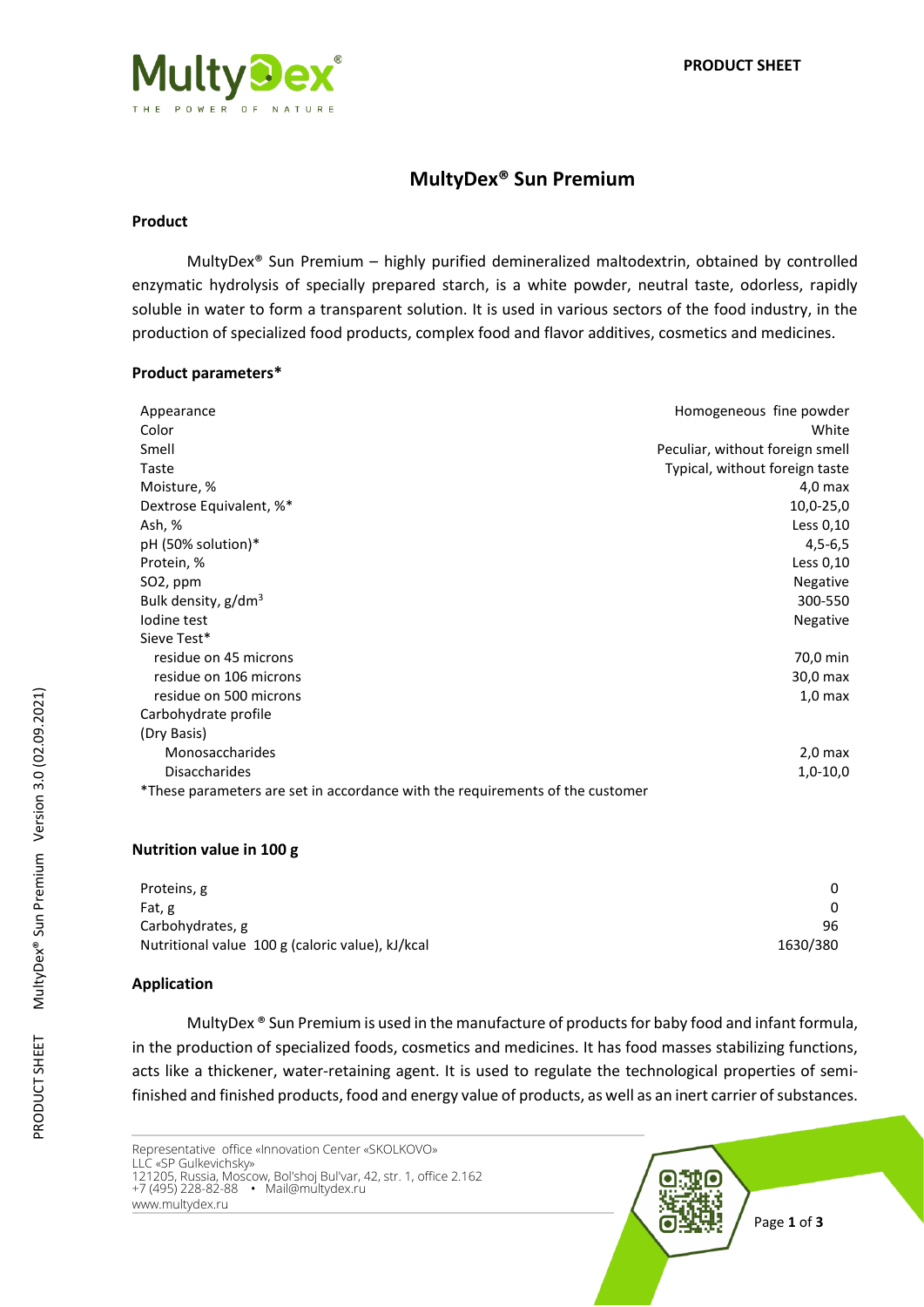# **Safety characteristic**

| Total plate count, CFU/g                                             | $1x103$ max     |
|----------------------------------------------------------------------|-----------------|
| CGB (coli-forms)                                                     | Negative $/1,0$ |
| Pathogenic microorganism including salmonella                        | Negative/25     |
| Yeast, CFU/g                                                         | 50 max          |
| Mold, CFU/g                                                          | $100$ max       |
| Pb, ppm                                                              | $0.5$ max       |
| As, ppm                                                              | $0.5$ max       |
| Cd, ppm                                                              | $0.1$ max       |
| Hg, ppm                                                              | $0.02$ max      |
| Hexachlorocyclohexane $(\alpha, \beta, \gamma\text{-isomers})$ , ppm | $0.5$ max       |
| DDT and its metabolites, ppm                                         | $0.05$ max      |

## **GMO Statement**

There are no food and/or feed products manufactured or supplied by «SP Gulkevichsky» LLC Company that utilize genetically modified crops. There is no processed corn raw material that contains any transgenic materials.

### **Country of Origin**

All products are manufactured from clean corn NON-GMO grown in the Krasnodar Region of Russian Federation.

#### **Certificates**

MultyDex® Sun Premium is produced according to the Specifications 10.62.13-021-55958380- 2019 and meets the safety requirements of TR CU 021/2011 «Food Safety».

The product is aimed on Islamic law requirements and therefore are suitable for consumption in all Islamic countries . Production process is under control of Halal standardization committee.

Certificate NON GMO IP Supply Chain Standard № RU18/818418881.

Kosher Certificate № 2436/А.

The Certificate of FSSC 22000:2005 № RU19/818418997.

## **Food safety**

MultyDex® Sun Premium is safe during transportation and storage, it is not a chemical product and a food allergen